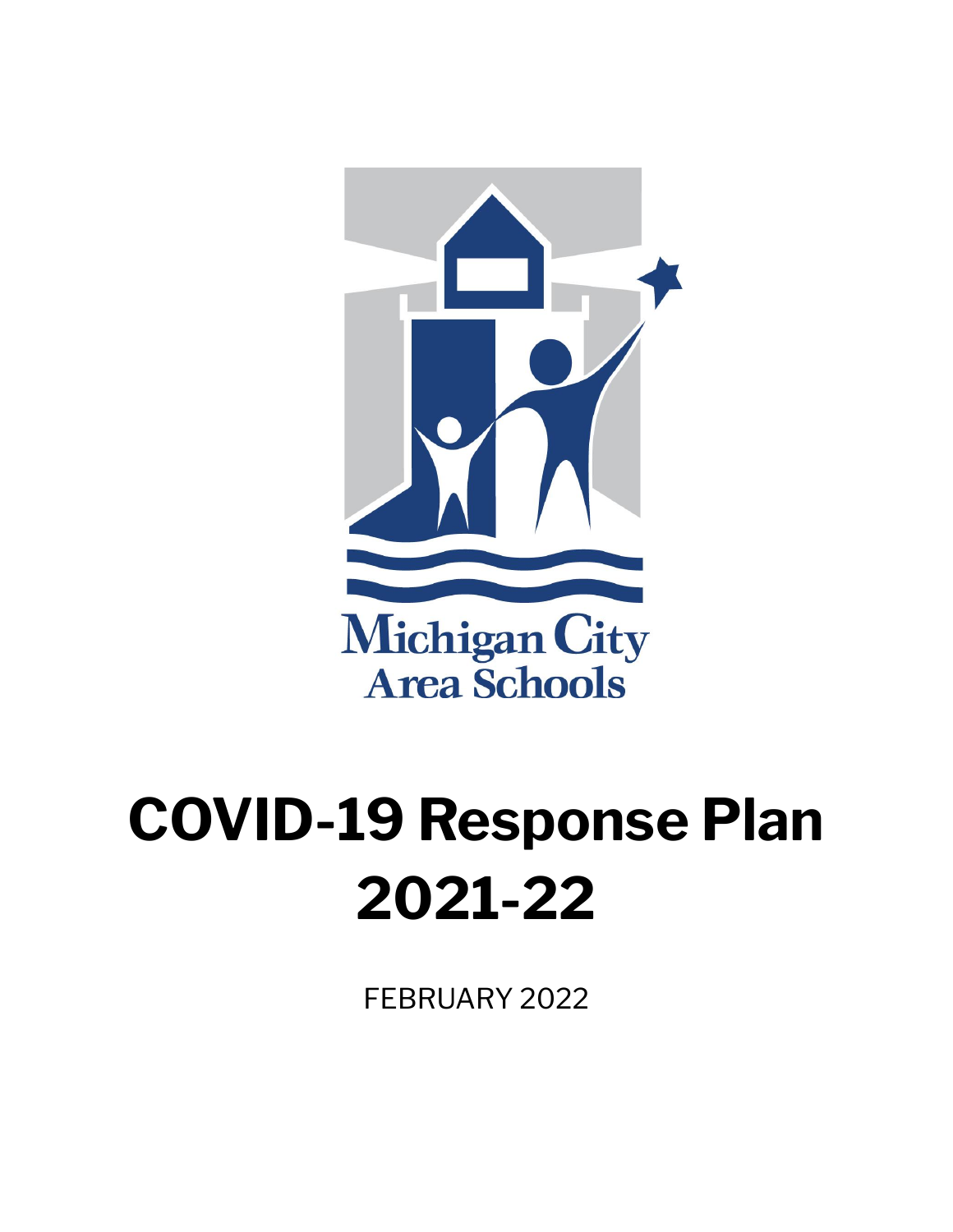# **Michigan City Area Schools**

COVID-19 Response Plan 2021-22

| <b>OVERVIEW</b>                                                                                                                                                  | $\overline{2}$                                                         |
|------------------------------------------------------------------------------------------------------------------------------------------------------------------|------------------------------------------------------------------------|
| <b>RESPONSE MODEL</b>                                                                                                                                            | 3                                                                      |
| <b>INSTRUCTION</b>                                                                                                                                               | 3                                                                      |
| <b>HEALTH AND SAFETY</b><br><b>General Health Protocols</b><br>Quarantine and Exclusion                                                                          | 4<br>$\overline{4}$<br>$\overline{4}$                                  |
| THE SCHOOL ENVIRONMENT<br><b>Cleaning and Sanitation</b><br>Nurse's Offices<br>Restrooms<br><b>School Buses</b><br><b>School Offices &amp; Visitors</b><br>Other | 5<br>5<br>6<br>$\overline{7}$<br>$\overline{7}$<br>$\overline{7}$<br>7 |
| PROFESSIONAL DEVELOPMENT                                                                                                                                         | 8                                                                      |
| <b>MENTAL HEALTH</b>                                                                                                                                             | 8                                                                      |
| <b>ATTENDANCE</b>                                                                                                                                                | 8                                                                      |
| <b>COMMUNICATIONS</b>                                                                                                                                            | 9                                                                      |
| <b>RESOURCES</b>                                                                                                                                                 | 10                                                                     |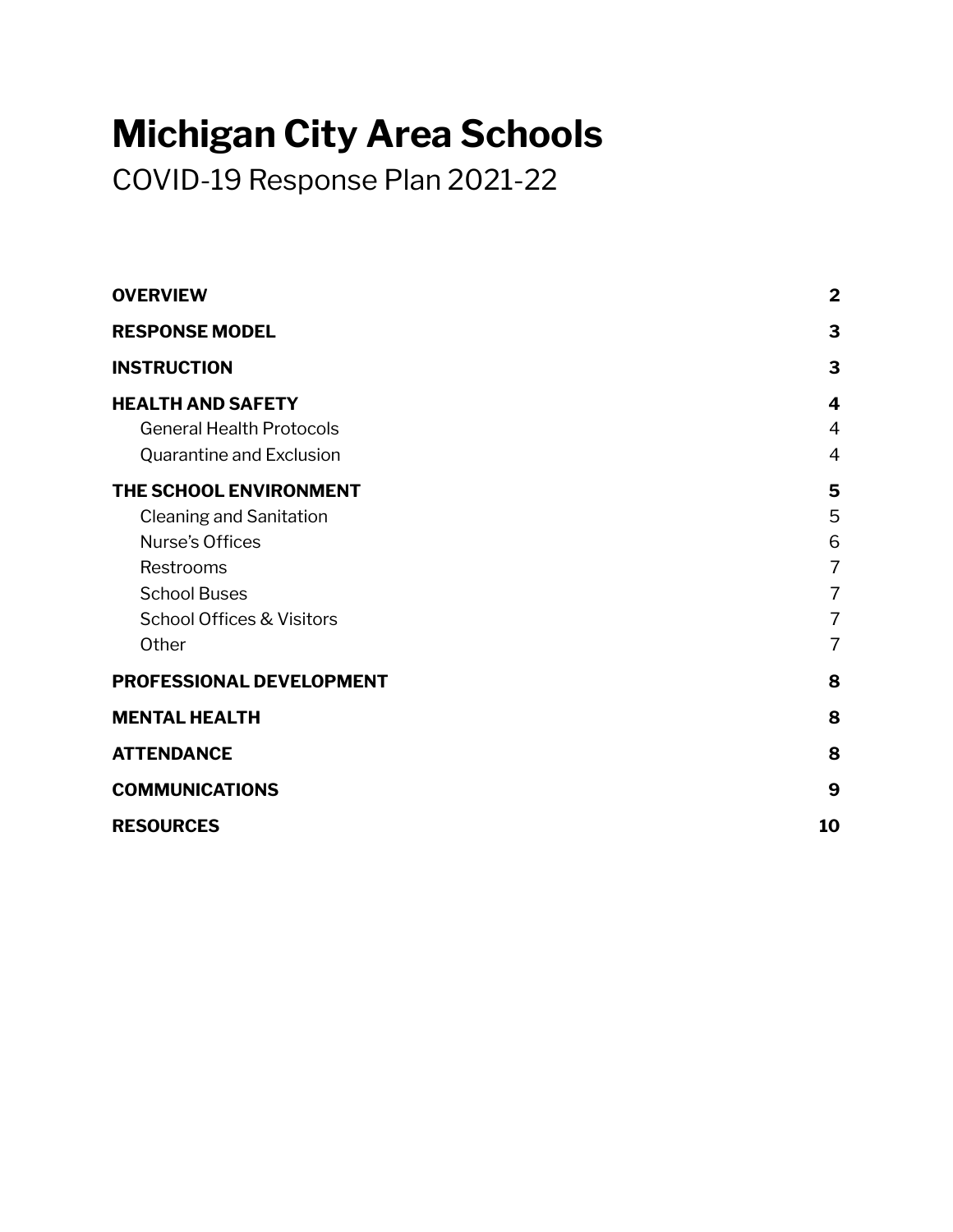## <span id="page-2-0"></span>**OVERVIEW**

Michigan City Area Schools successfully completed the 2020-21 School Year during the COVID-19 pandemic, following a Reopening Plan that was developed in accordance with guidelines from the Centers for Disease Control (CDC), the State of Indiana, the Indiana Department of Education, and the LaPorte County Health Department. The Michigan City Area Schools district leadership team consulted with employee groups, parents, community members, and school superintendents locally and nationally to develop this plan. Throughout the school year, the plan was adjusted to meet recommendations and requirements set forth by health officials.

The plan has been amended for the 2021-22 School Year to reflect the current state of the COVID-19 pandemic. This will serve as a guiding document for school operations.

Due to the evolving nature of the COVID-19 pandemic, the MCAS district leadership team reserves the right to make necessary changes in the plan. MCAS will continue to update staff, families, and the community as changes are made.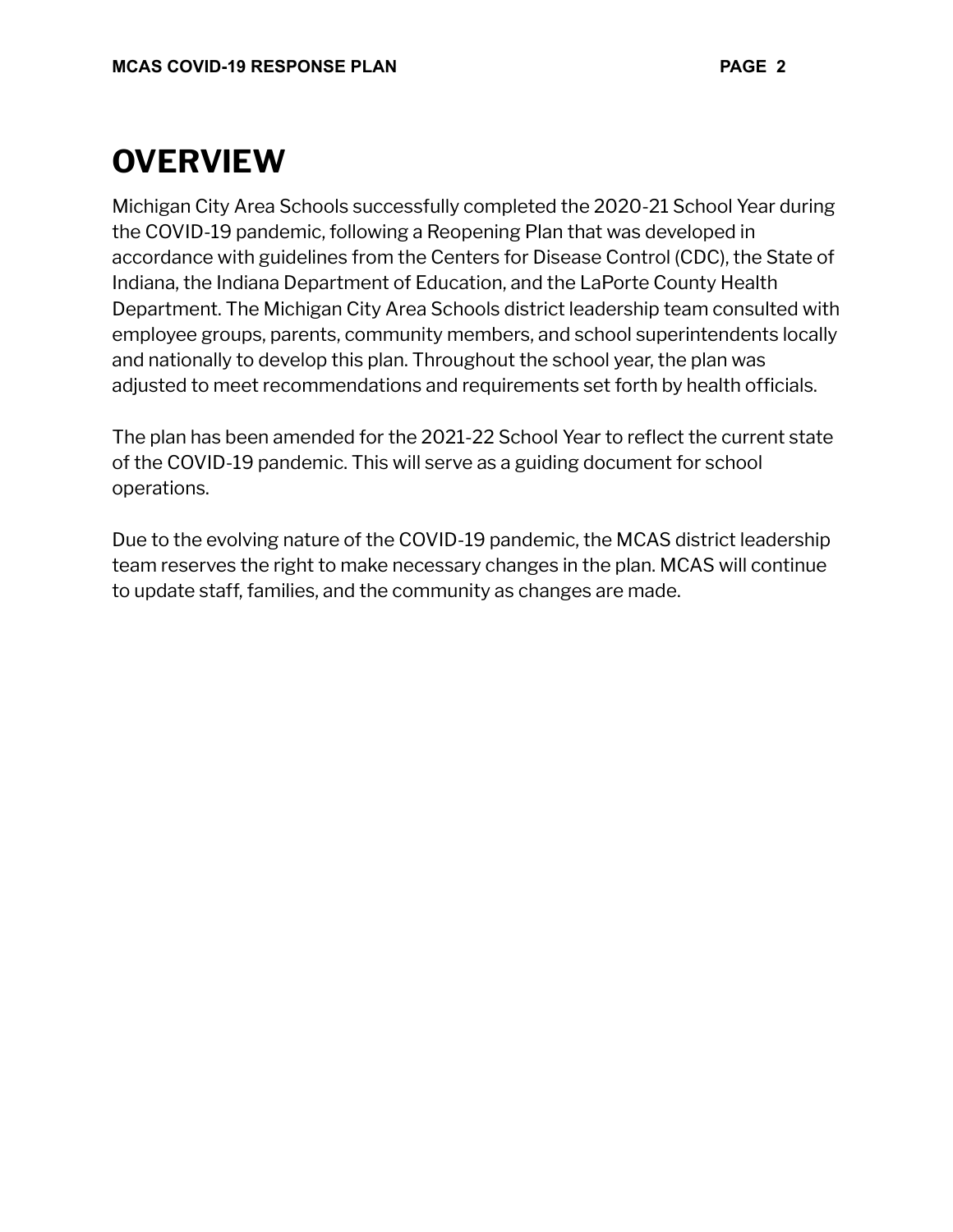# <span id="page-3-0"></span>**A. RESPONSE MODEL**

Michigan City Area Schools will base its decisions about operations and mitigation strategies on the level of COVID spread in LaPorte County, as announced by the Indiana Department of Health. When a level change occurs, MCAS will provide timely information to all families and staff. The current level will be posted on the MCAS website.

#### **CLICK HERE FOR A LINK TO THE [RESPONSE](https://drive.google.com/file/d/1ZIRVcW8EWjhUQdgF-DP_nM2dVAVxozCX/view?usp=sharing) MODEL PLAN SUMMARY**

## <span id="page-3-1"></span>**B. INSTRUCTION**

Michigan City Area Schools will provide full-time, in-person instruction five days a week for all students. MCAS will follow the approved school calendar, which is available on the district website.

MCAS acknowledges that some families may feel that a remote learning option is a better fit for their children due to COVID concerns. Last Spring, all MCAS families were provided with an opportunity to enroll in the Michigan City Virtual Academy, which will serve students in grades K-12 through asynchronous and/or synchronous instruction during the 2021-22 school year. For more information about the MCVA program, please visit [http://educateMC.net/MCVA](http://educatemc.net/MCVA) or contact your child's school principal.

All students will be provided with opportunities to receive instruction and complete missed assignments due to illness or quarantine. Take-home materials and/or synchronous online learning will be provided at the discretion of the classroom teacher.

For information about school absences due to illness, please consult the [MCAS](http://educatemc.net/handbooks) school [handbook](http://educatemc.net/handbooks) for your child's grade level.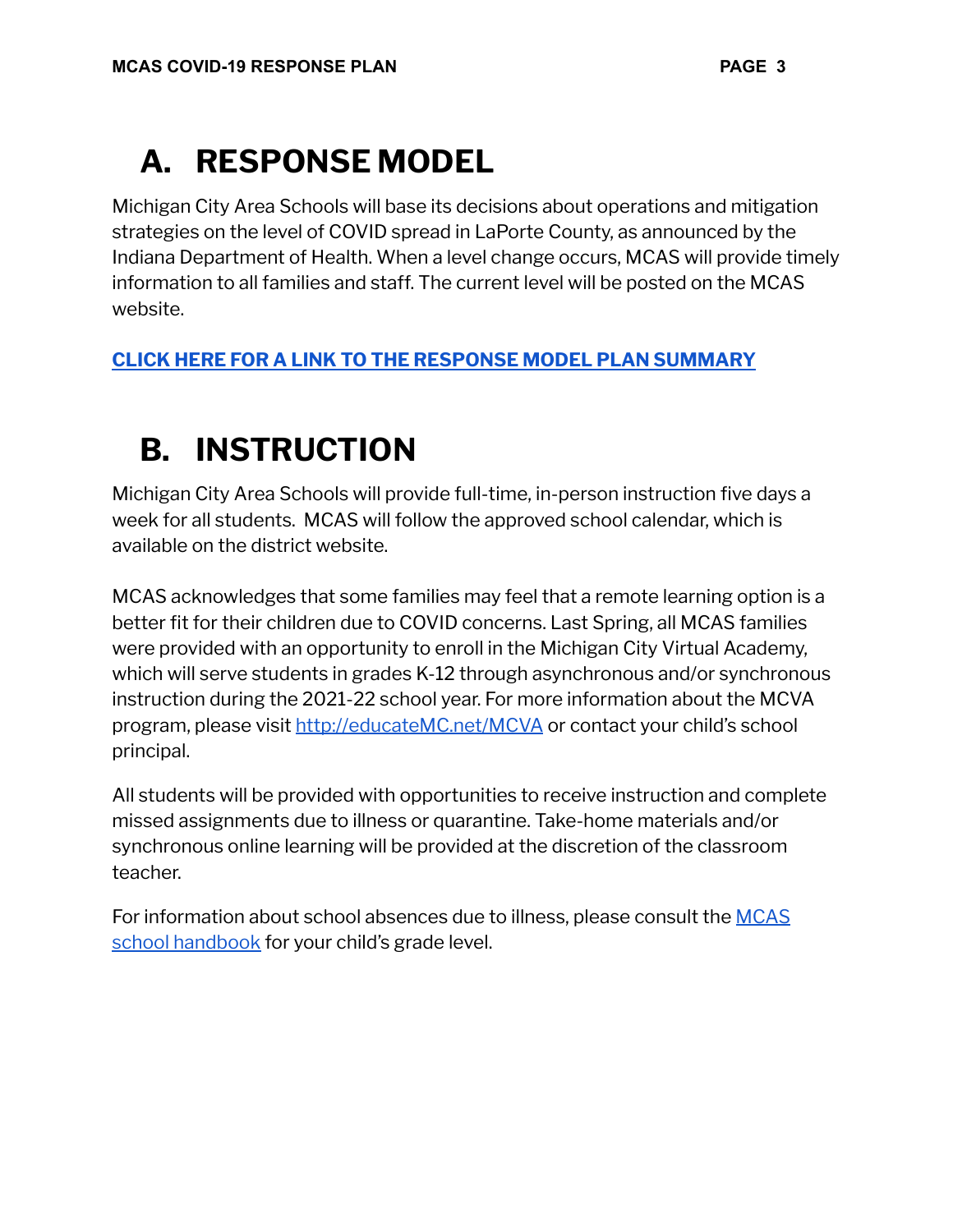# <span id="page-4-0"></span>**C. HEALTH AND SAFETY**

#### <span id="page-4-1"></span>**General Health Protocols**

- MCAS will follow **Indiana Department of Health** guidance for schools. As of 2/23/22, IDOH recommends a shift from universal contact tracing, case investigation, and exposure notification to a cluster or outbreak-based model.
- **Masks/Face Coverings**
	- Masks/face coverings will be optional for all students, staff, and visitors in MCAS facilities.
	- MCAS will follow federal and state guidelines regarding mask-wearing on school buses. (Currently, masks are required for all individuals on school buses, regardless of vaccination status.)
	- MCAS will supply a face covering to any individual who requests one. Cloth face coverings should be laundered each day they are worn.
- **Handwashing** will be emphasized multiple times a day for all staff and all students, PreK-12.
- **Hand sanitizer stations** will be available at building entrances and common areas such as cafeterias.
- **Signage** and posters will be displayed throughout each school building to remind students and staff of good hygiene habits and other precautions to prevent the spread of COVID-19.
- MCAS encourages all students/parents, staff, and visitors to **assess their health** before leaving home each morning.

#### <span id="page-4-2"></span>**Quarantine and Exclusion**

• Students or staff who test positive for COVID-19 shall isolate, including **exclusion from school and extracurricular activities**, for at least 5 days following the onset of symptoms, or, if asymptomatic, at least 5 days from the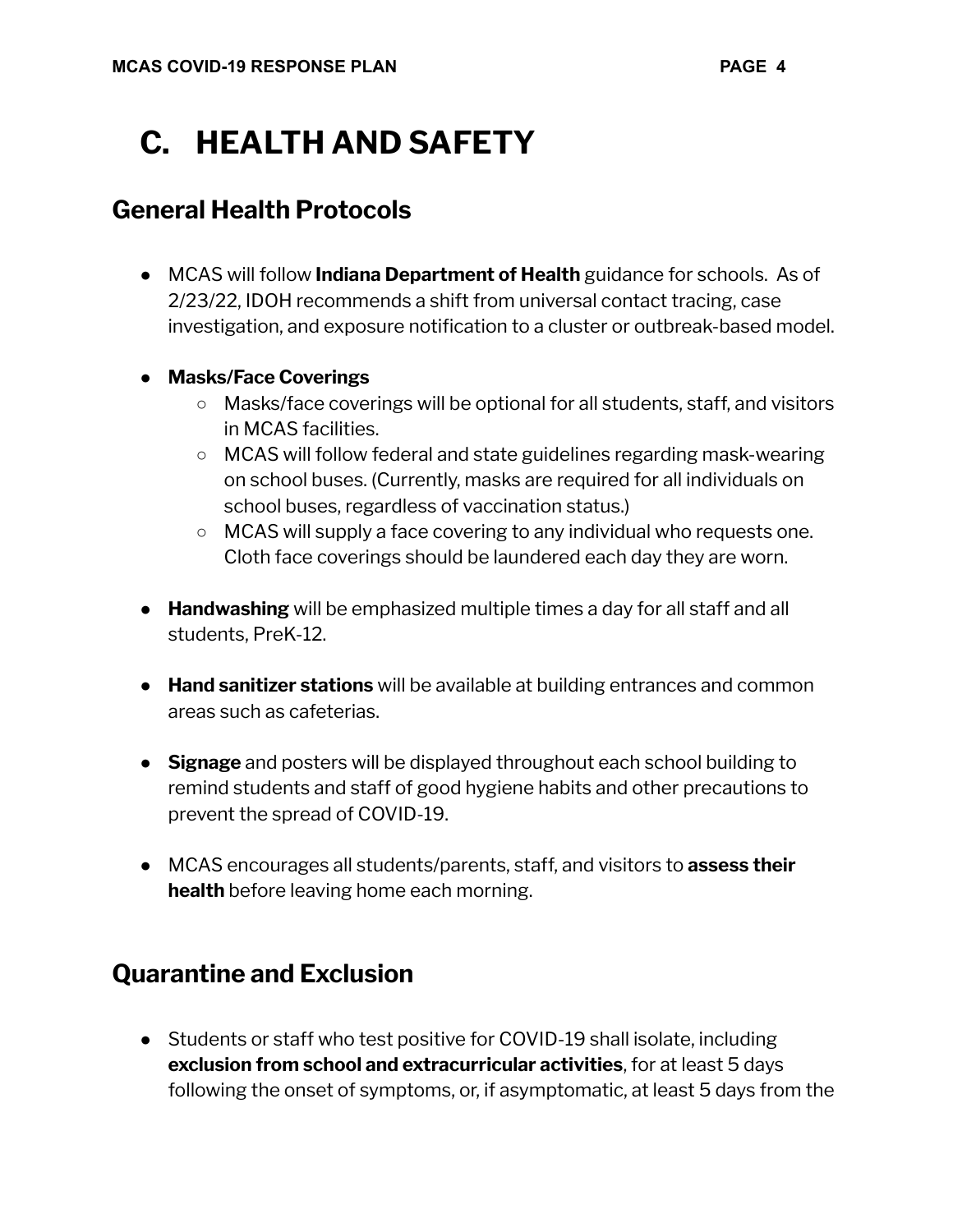date of collection of the positive test. Following the 5-day isolation period, the individual may return to school on day 6, providing they are fever-free for 24 hours without fever-reducing medications and that their symptoms have improved.

- Students/staff will be **excluded from school** if they exhibit one or more of the symptoms of COVID-19, based on Indiana Department of Health guidance, that is otherwise not explained. As of 1/1/22 this guidance includes the following symptoms:
	- Temperature 100.4 degrees Fahrenheit or higher, or chills
	- Sore throat
	- $\circ$  New uncontrolled cough or shortness of breath that causes difficulty breathing (for individuals with chronic allergic/ asthmatic cough, a change in their cough from baseline)
	- Diarrhea, nausea or vomiting, or abdominal pain
	- New onset of severe headache, especially with a fever
	- New loss of taste or smell
- Once a symptomatic student or employee is excluded from the school environment, they may **return** if they are fever-free for at least 24 hours without the use of fever-reducing medication and their symptoms are resolving.
- MCAS will not administer COVID-19 tests at school. MCAS will make COVID-19 tests available to families for home use when they are provided by the Indiana Department of Health for this purpose. (As of February 2022, tests are expected to be shipped to school districts in April 2022.)

# <span id="page-5-0"></span>**D. THE SCHOOL ENVIRONMENT**

#### <span id="page-5-1"></span>**Cleaning and Sanitation**

Cleaning, disinfection, and sanitation will be performed in partnership with MCAS's custodial provider, Sodexo.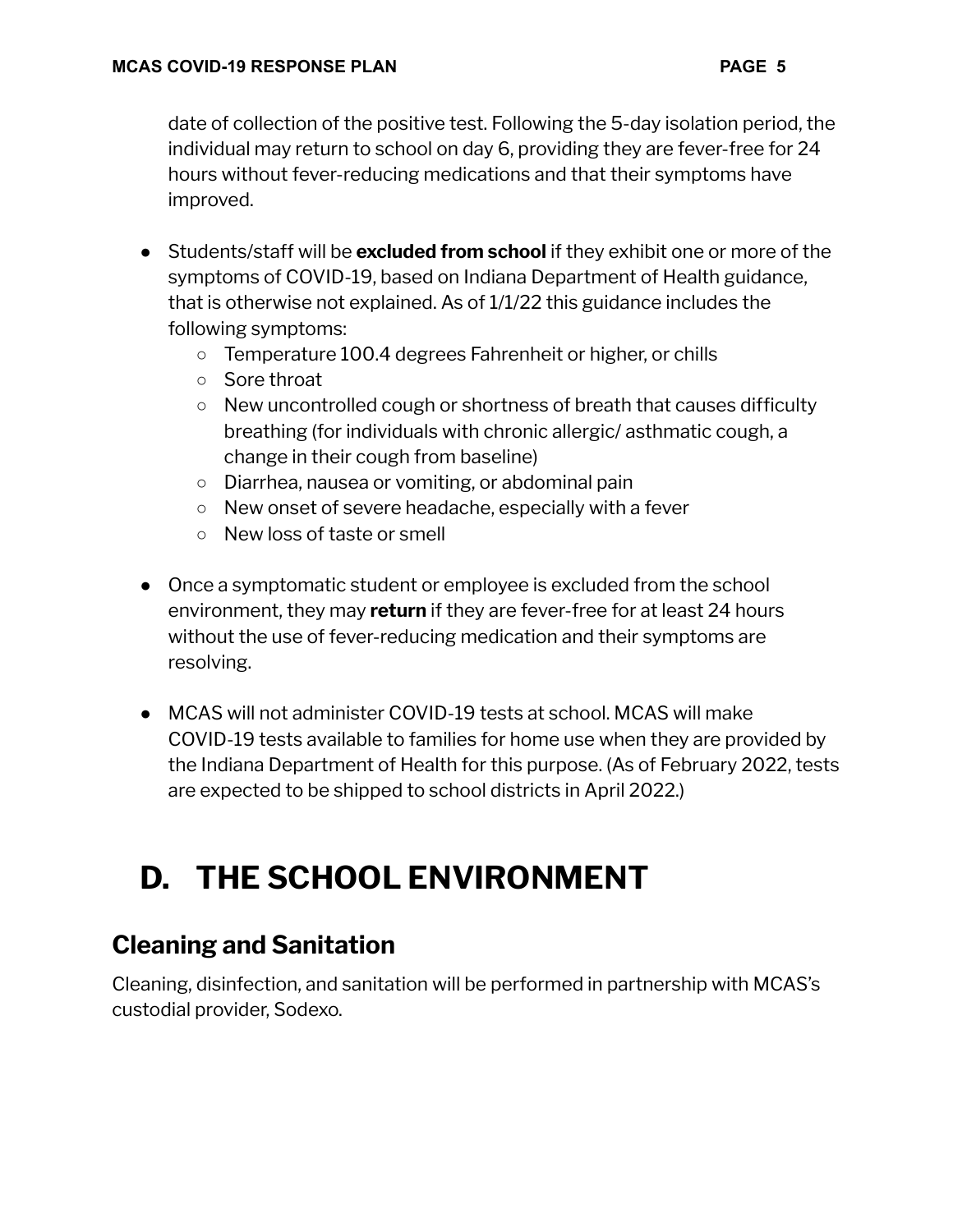- Nightly **disinfecting of all high-touch surfaces** in rooms that were used during the day will take place. High-touch areas include:
	- Doorknobs
	- Light switches
	- Phones
	- Desks
	- Restroom sinks and toilets
	- Media centers
	- Weight rooms
	- Locker rooms, etc.
- In addition to nightly cleaning, COVID-19 will require MCAS and Sodexo staff to conduct **frequent cleanings** throughout the school day.
- **Emergency cleaning** will occur in situations where a known infection is connected to a MCAS facility. Depending on the size or complexity of the area requiring emergency cleaning, a room or facility may need to be closed. Details of the closure will be communicated to all appropriate stakeholders.

#### **Cafeterias**

- "Share tables" will be available only for prepackaged food. Students will be **prohibited from sharing** all other food
- Cafeterias will be **cleaned** after student use.

#### <span id="page-6-0"></span>**Nurse's Offices**

- **Nurses offices** will be relocated from main office areas as possible, and/or isolation spaces will be established for students and staff who are sick with COVID-19 symptoms.
- Nurses and any other staff will be encouraged to wear **personal protective equipment** (PPE) including face coverings when caring for students exhibiting symptoms of COVID-19.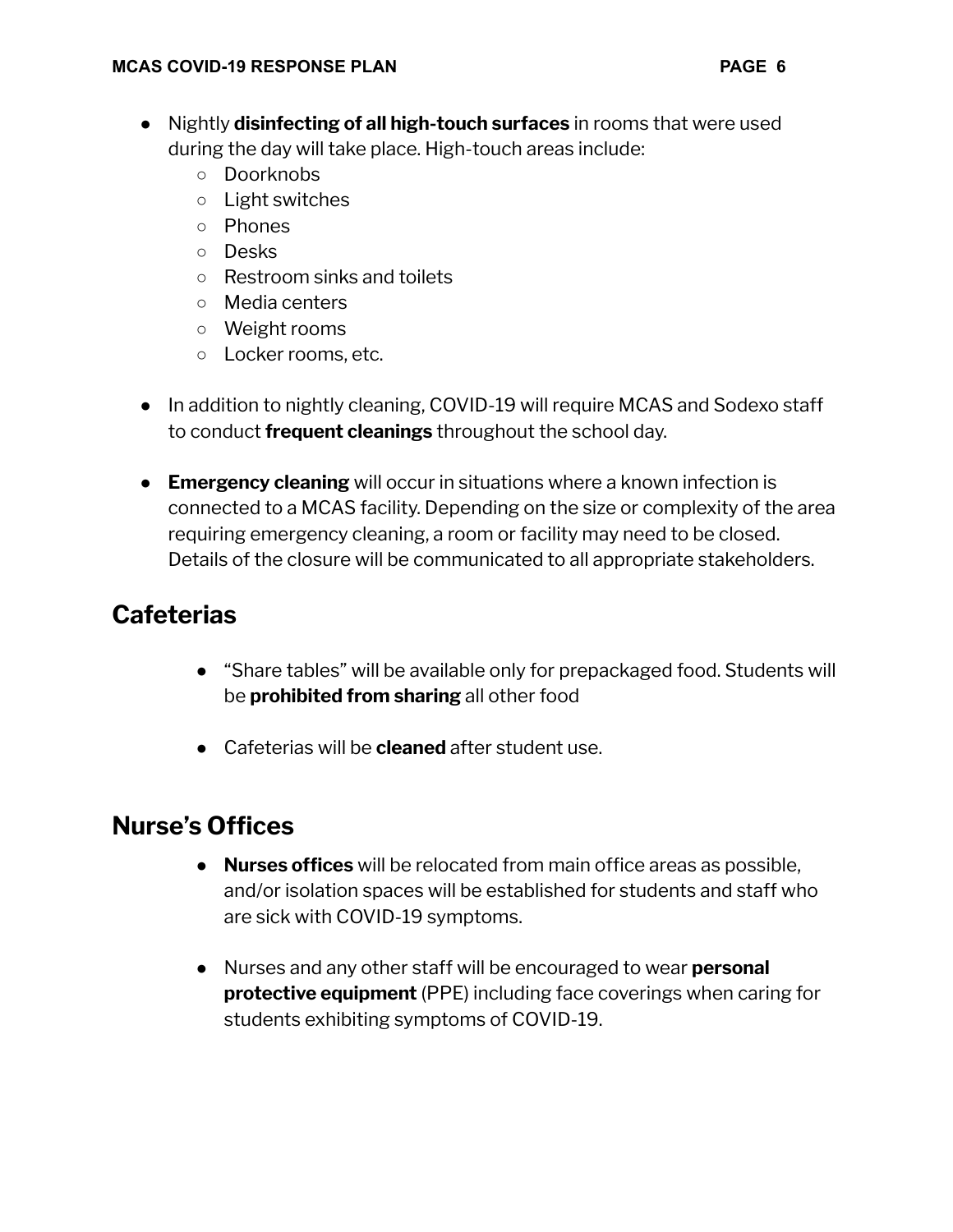#### <span id="page-7-0"></span>**Restrooms**

● Restrooms will be **cleaned frequently and resupplied** throughout the day. Students will be educated on **procedures** for restroom areas, including physical distancing and handwashing.

#### <span id="page-7-1"></span>**School Buses**

- MCAS will follow federal and state guidelines regarding **face coverings/masks** on school buses. (Currently, masks are required for all individuals on school buses, regardless of vaccination status.) This includes extra-curricular activities. Students without masks will be provided with one before boarding a school bus.
- Buses will be **cleaned and sanitized** before and after student use.

#### <span id="page-7-2"></span>**School Offices & Visitors**

● Plexiglass **barriers** will be available for use in reception areas at all buildings.

#### <span id="page-7-3"></span>**Other**

- **Water fountains will remain out of service.** Students are encouraged to bring their own water (water bottles should be clearly labeled with student name). Touchless water filling stations are available for refills.
- **Field trips** may be limited, based on the level of COVID spread in the community.
- Any outside groups using **MCAS facilities** may be required to cover the cost of disinfecting.
- **The "Dress for Success" program** has been suspended for the 2021-22 school year. A [revised](https://www.mcas.k12.in.us/site/Default.aspx?PageID=28152) dress code will be in place for all students.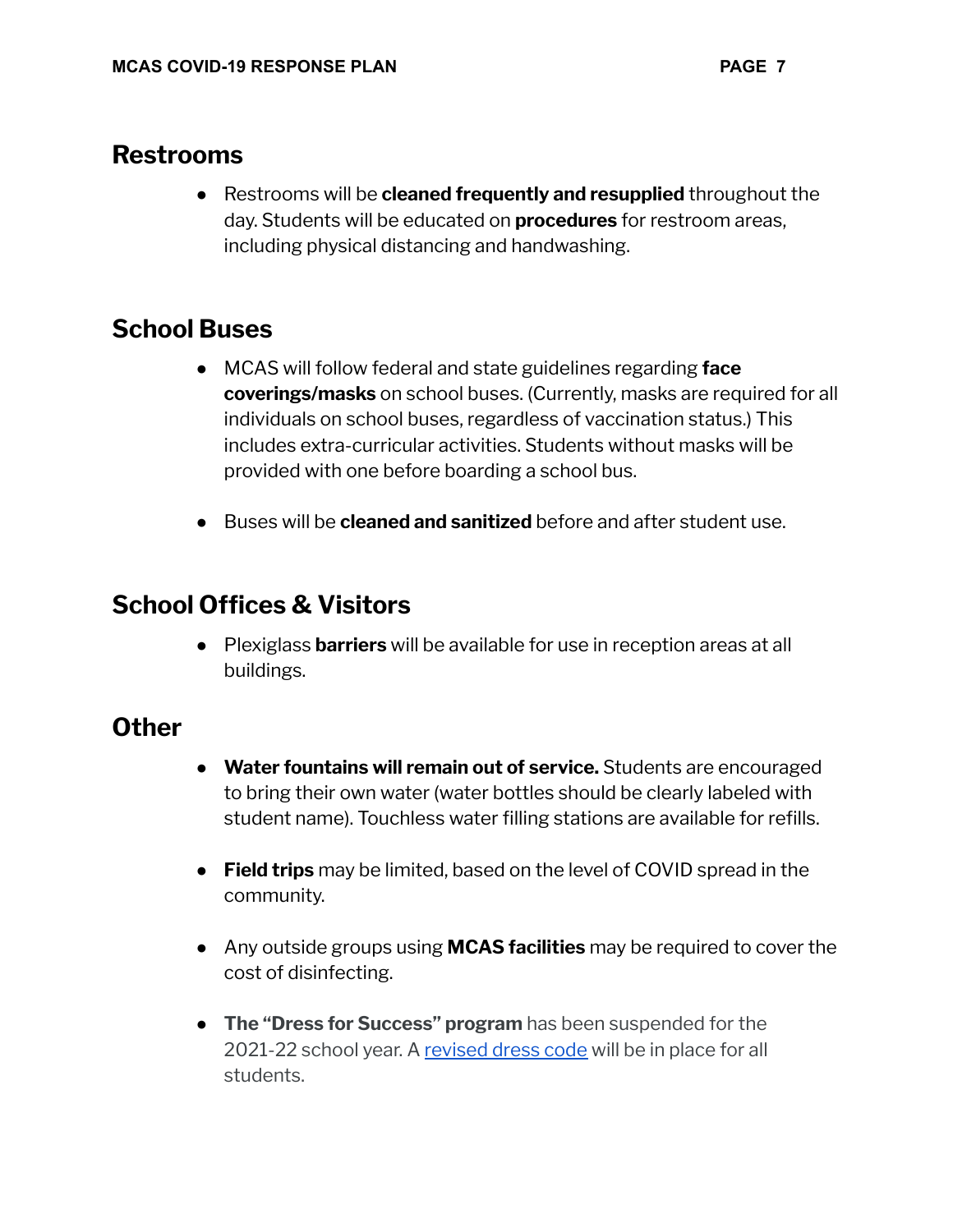# <span id="page-8-0"></span>**E. PROFESSIONAL DEVELOPMENT**

- Staff will receive **updates and training** regarding COVID-19.
- SafeSchools **training** videos on COVID-19 protocols and precautions will be mandatory for all new staff to view.

# <span id="page-8-1"></span>**F. MENTAL HEALTH**

MCAS understands the importance of mental health and the role that it plays in the lives of our students, staff, and families. We are supporting the mental health of stakeholders by providing resources, services, and professional development opportunities.

All schools are staffed by at least one school counselor, and all are served by social workers and/or student success coaches. If a student needs any social or emotional assistance, they should reach out to their counselor.

# <span id="page-8-2"></span>**G. ATTENDANCE**

- Attendance data for all staff and students will be **monitored** daily. Indiana law requires school districts to report to the local health department and the Indiana Department of Education when the percentage of student absences is above 20% of the enrolled students at a school. In addition, MCAS will notify the LaPorte County Health Department when absenteeism reaches 10% for COVID-like illness or when schools are concerned about the level of illness.
- MCAS attendance personnel will request specific symptom information when **absences are reported** along with COVID-19 diagnoses and/or potential COVID-19 exposure. Information obtained will be shared with nursing staff.
- If students are absent from school due to being positive for COVID-19 or being a close contact but are able to complete schoolwork remotely, they are considered present and will be recorded as RCOVID (remote COVID). Students with COVID-19 who are ill and cannot complete schoolwork are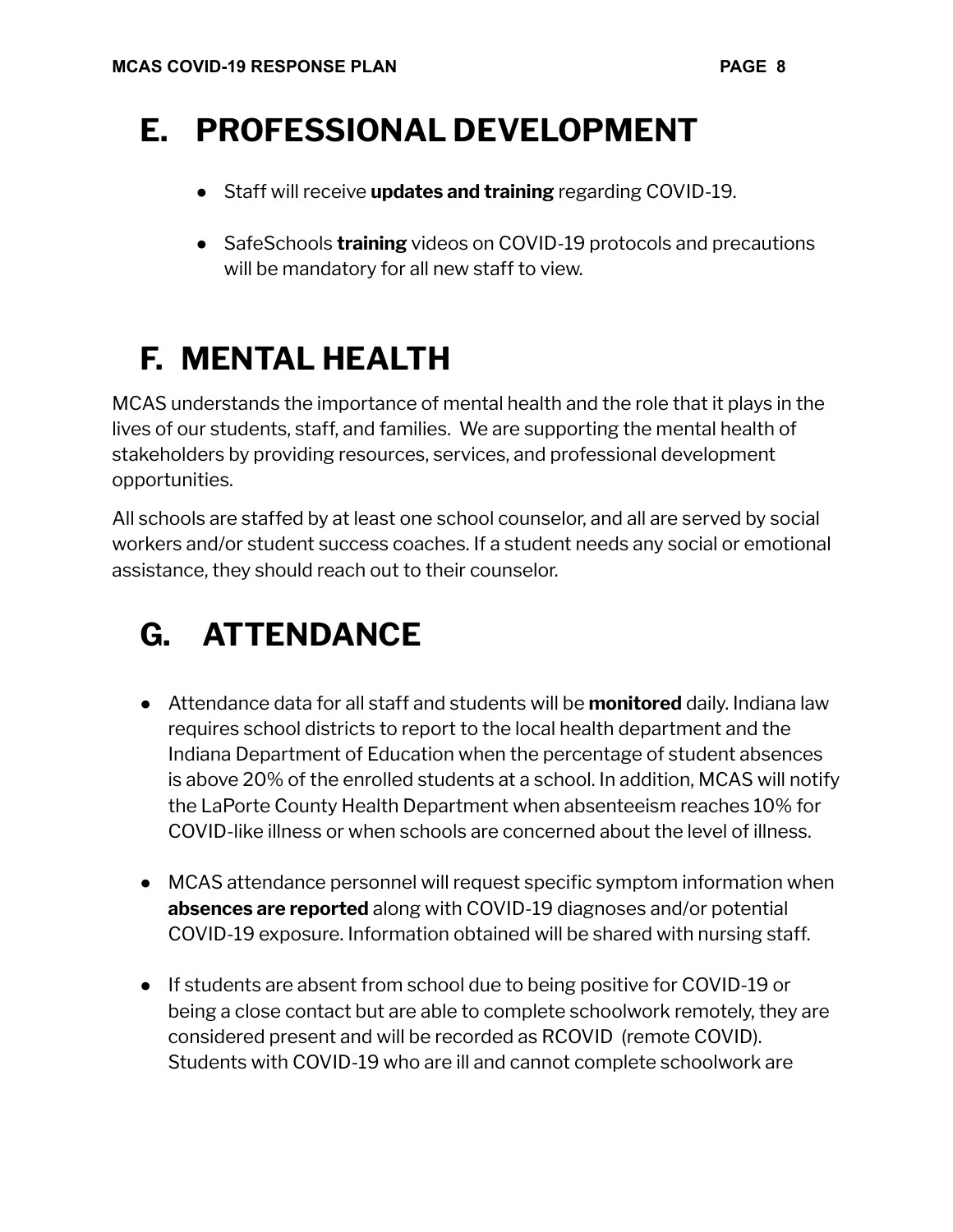considered absent and will be recorded as ACOVID (absent COVID). An absence due to COVID is considered an "excused" absence from school.

- Any student who is at home due to COVID-19 is to remain current with his/her **school work.** Students too ill to do work should complete work per the timeframe outlined in the Student/Parent Handbook.
- **Employees** who experience COVID-19 symptoms at work will immediately be sent home.
- Since vaccines are readily available, staff will be required to **use accumulated benefit days** for any COVID-19 related absences.

# **H. COMMUNICATIONS**

- <span id="page-9-0"></span>● MCAS will provide accurate and timely information to all stakeholders about measures being taken to help keep students and staff safe.
- MCAS will stress with all students and staff the importance of staying home when sick.
- Due to federal privacy measures, it is important to note that the name(s) of any student or staff who test positive for COVID-19 will not be identified in communications.
- MCAS will emphasize the importance of vaccination for all age groups as soon as they are eligible.
- MCAS will publicize guidelines and tailor specific messages for staff and students regarding decreasing the risk of exposure, including the use of face coverings, frequent handwashing, use of hand sanitizer, and physical distancing.
- MCAS will educate families on their important role and responsibilities, including:
	- Students should stay home when sick;
	- Emergency contact information must be up to date;